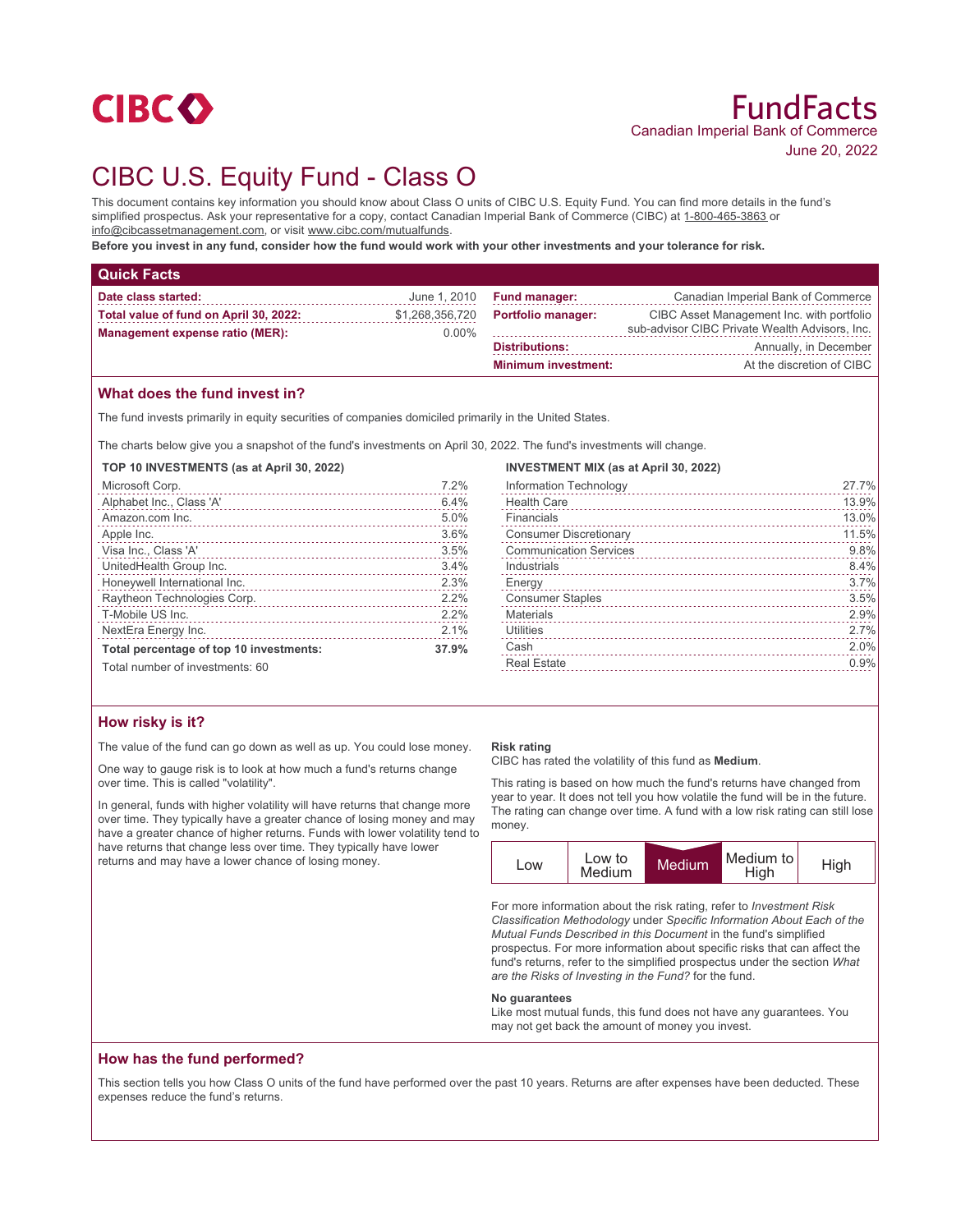## **FundFacts**

#### **YEAR-BY-YEAR RETURNS**

This chart shows how Class O units of the fund performed in each of the past 10 calendar years. Class O units have not dropped in value in any of the 10 years. The range of returns and change from year to year can help you assess how risky the fund has been in the past. It does not tell you how the fund will perform in the future.



#### **BEST AND WORST 3-MONTH RETURNS**

This table shows the best and worst returns for Class O units of the fund in a 3-month period over the past 10 calendar years. The best and worst 3-month returns could be higher or lower in the future. Consider how much of a loss you could afford to take in a short period of time.

|                    |           | Return 3 months ending | If you invested \$1,000 at the beginning of the period |
|--------------------|-----------|------------------------|--------------------------------------------------------|
| <b>Best return</b> | 16.0%     | June 30, 2020          | Your investment would rise to \$1,160                  |
| Worst return       | $-11.3\%$ | December 31, 2018      | Your investment would drop to \$887                    |

#### **AVERAGE RETURN**

The annual compounded return of Class O units of the fund was 16.0% over the past 10 years. If you had invested \$1,000 in the fund 10 years ago, your investment would be worth \$4,409 as at April 30, 2022.

| Who is this fund for?                                                                                                                    | A word about tax                                                                                                                                                                                                                                                                                     |
|------------------------------------------------------------------------------------------------------------------------------------------|------------------------------------------------------------------------------------------------------------------------------------------------------------------------------------------------------------------------------------------------------------------------------------------------------|
| Investors who:<br>• are seeking exposure to equity securities traded on major U.S.<br>markets; and<br>• are investing for the long term. | In general, you will have to pay income tax on any money you make on a<br>fund. How much you pay depends on the tax laws where you live and<br>whether or not you hold the fund in a registered plan such as a<br>Registered Retirement Savings Plan (RRSP) or a Tax-Free Savings<br>Account (TFSA). |
|                                                                                                                                          | Keep in mind that if you hold your fund in a non-registered plan, fund<br>distributions are included in your taxable income, whether you receive<br>them in cash or have them reinvested.                                                                                                            |

## **How much does it cost?**

The following tables show the fees and expenses you could pay to buy, own, and sell Class O units of the fund. The fees and expenses - including any commissions - can vary among classes of a fund and among funds. Higher commissions can influence representatives to recommend one investment over another. Ask about other funds and investments that may be suitable for you at a lower cost.

#### **1. SALES CHARGES**

There are no sales charges payable when you buy, switch, or sell Class O units of the fund.

#### **2. FUND EXPENSES**

You don't pay these expenses directly. They affect you because they reduce the fund's returns.

As at December 31, 2021, the expenses for Class O units of the fund were 0.01% of its value. This equals \$0.10 for every \$1,000 invested.

|                                                                                                                                                       | Annual rate<br>(as a % of the fund's value) |
|-------------------------------------------------------------------------------------------------------------------------------------------------------|---------------------------------------------|
| Management expense ratio (MER)<br>This is the total of the fund's operating expenses for Class O units of the fund. No management fees are charged in |                                             |
| respect of Class O units.                                                                                                                             | $0.00\%$                                    |
| Trading expense ratio (TER)                                                                                                                           |                                             |
| These are the fund's trading costs.                                                                                                                   | 0.01%                                       |
| <b>Fund expenses</b>                                                                                                                                  | 0.01%                                       |
|                                                                                                                                                       |                                             |